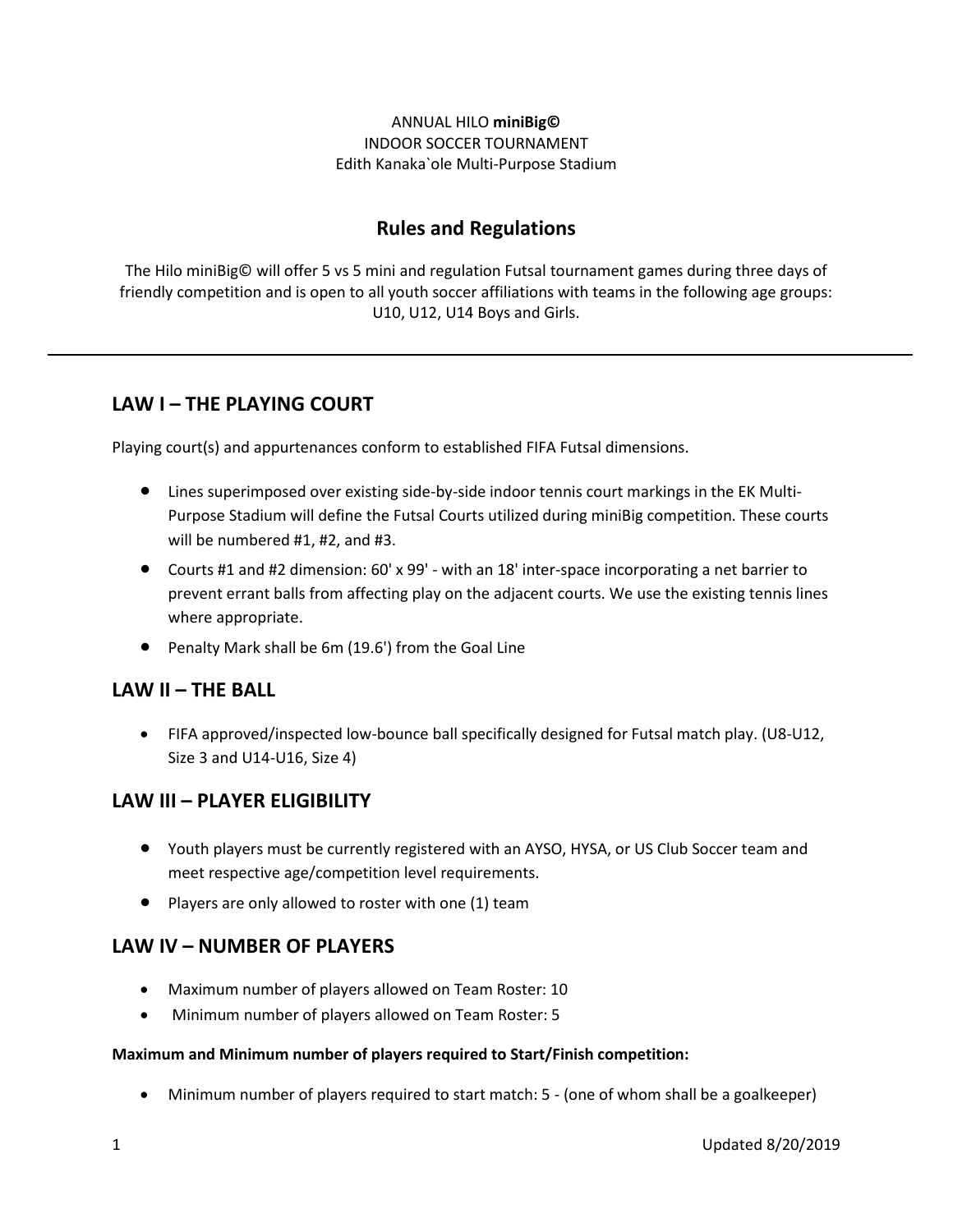- Minimum number of players required to finish match: 4
- Maximum number of substitutes: 5
- Substitution limit: none

Substitution method: "flying substitution" – all players may enter and leave on game restarts; If you are substituting the GK, you can request stoppage on your possession from the referee. Player coming off must be completely off the court before the substitute may come on, which must be done only from the designated substitution area located in front of the teams bench.

# **LAW V – GUEST PLAYERS**

Maximum number of guest players allowed on team roster: 2

# **LAW VI – PLAYERS' EQUIPMENT**

- Usual Equipment: numbered shirts, shorts, socks, protective shin guards and non-marking rubber soled indoor court footwear.
- **Outdoor cleats and/or studded artificial turf shoes will not be allowed.**

# **LAW VII – SUBSTITUTION**

- For all divisions: Coaches must make every attempt to play all registered players in attendance at the start - at least one half of the game.
- Players not present or expected to be absent when the match begins must be identified on the line-up card (game card).
- If a player is injured the coach may provide a substitute for the injured player, in which case the injured player may not return until the next opportunity to sub.
- Any player who leaves the field of play, due to a head injury, must be checked by an EMT (Emergency Medical Technician) before he or she will be released to continue play.
- Proper authorization must be recognized by the referee before an injured player may enter the field to continue play. Injured players who leave the game will report to the official's table for a medical clearance card. The card must be signed by an EMT or physician and presented to the referee before being allowed to resume play.
- Late arriving players shall be substituted and allowed to play 50% of whatever time remains of the match.
- Signed line-up cards must be completed by the referee; forwarded to the Referee Administrator.
- Egregious violation of substitution Law VI is grounds for team disqualification.

# **LAW VIII – REFEREES**

A Main Referee will be utilized to enforce the laws, apply advantage rule, keep a record of all incidents before, during, and after game, stop game when deemed necessary, caution or expel players guilty of misconduct, violent conduct or other unsporting behavior, allow no others to enter the pitch, stop game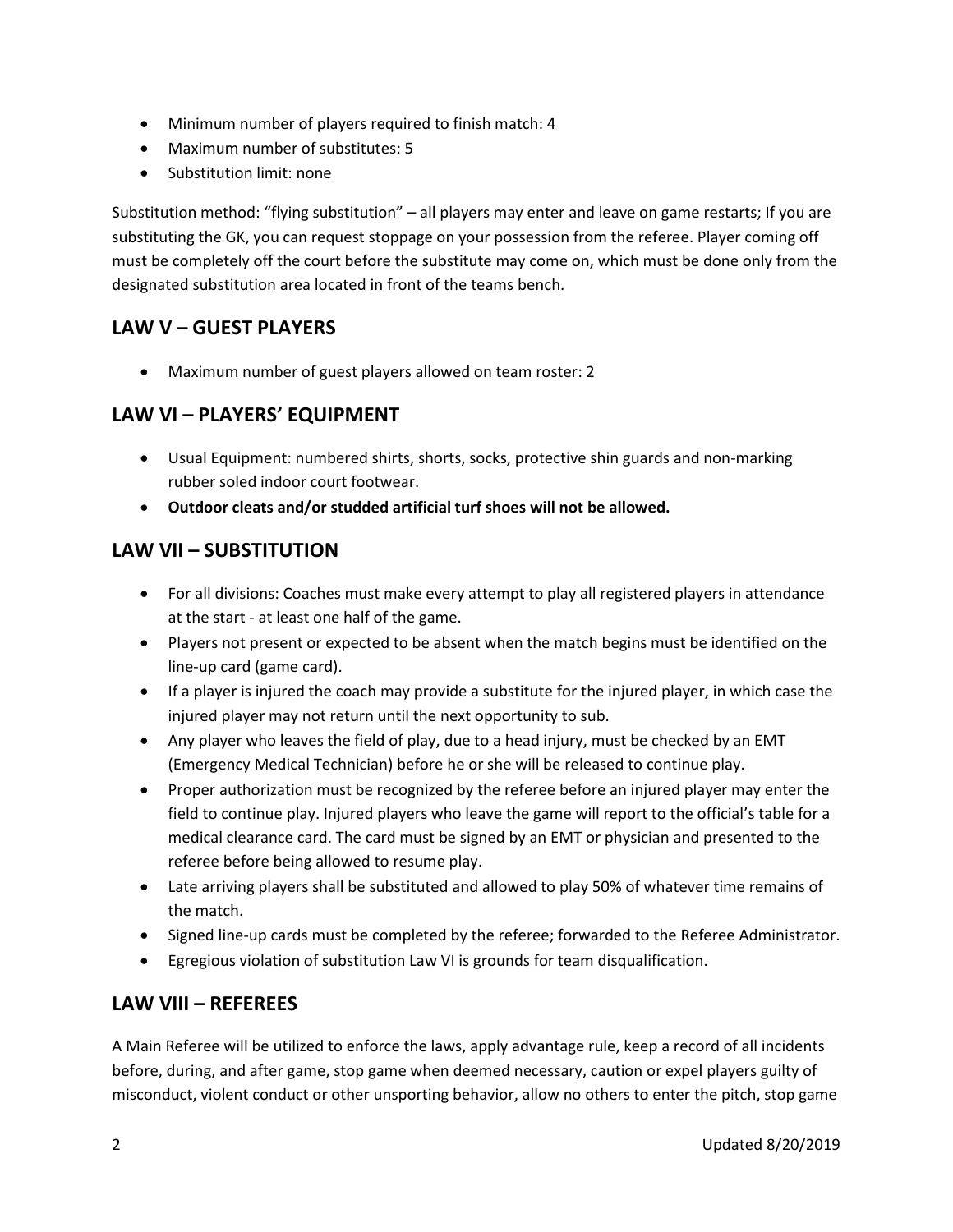to have injured players removed, signal for game to be restarted after every stoppage, decide that the game ball meets tournament requirements.

- Position: the same side as the players' benches
- Power Unique to Main Referee: can overrule Assistant Referee's calls.

# **LAW IX – SECOND REFEREE**

Duties: Primary duties will be to assist with notifying the referee when the ball goes out of play, the direction of the restart, and whether balls have crossed the goal-line for a goal. They will also act at the main referee's discretion aiding in other ways and ensuring that substitutions are carried out properly.

Position: opposite the main Referee

## **LAW X – TIMEKEEPER**

Time will be kept by a centralized clock at the scorer's table and will follow the schedule established by the Tournament Scheduler.

The Referee will signal start of play and game clock with a single whistle; half-time with two whistles; indicate end-of-play period with three short whistles.

### **Stoppage time for injury or Referee time-out will be controlled by the game Referee.**

Duties: Start game clock after kick-off; keep check on 2-minute punishment for sending off; record timeouts and fouls (and indicate when a team has exceeded the 7-foul limit); record game stoppages, scorers, players cautioned and sent off, and other information relevant to the game.

# **LAW XI – DURATION OF GAME**

The **miniBig** tournament will utilize both Pool Play **(mini)** games and Regulation **(Big)** matches.

**Pool Play**: 25 minutes running time

- Clock may be stopped by the Referee for injury, or when deemed necessary
- There are no time outs in pool play games

**Regulation match**: 40 minutes – Semifinals and Finals ONLY

- Two (2) 20 minute periods with a 5 minute half-time
- running clock
- There are no time outs in the knock-out stages (amended for 2012 tournament)

# **LAW XII – THE START OF PLAY**

All players are in their own half of the field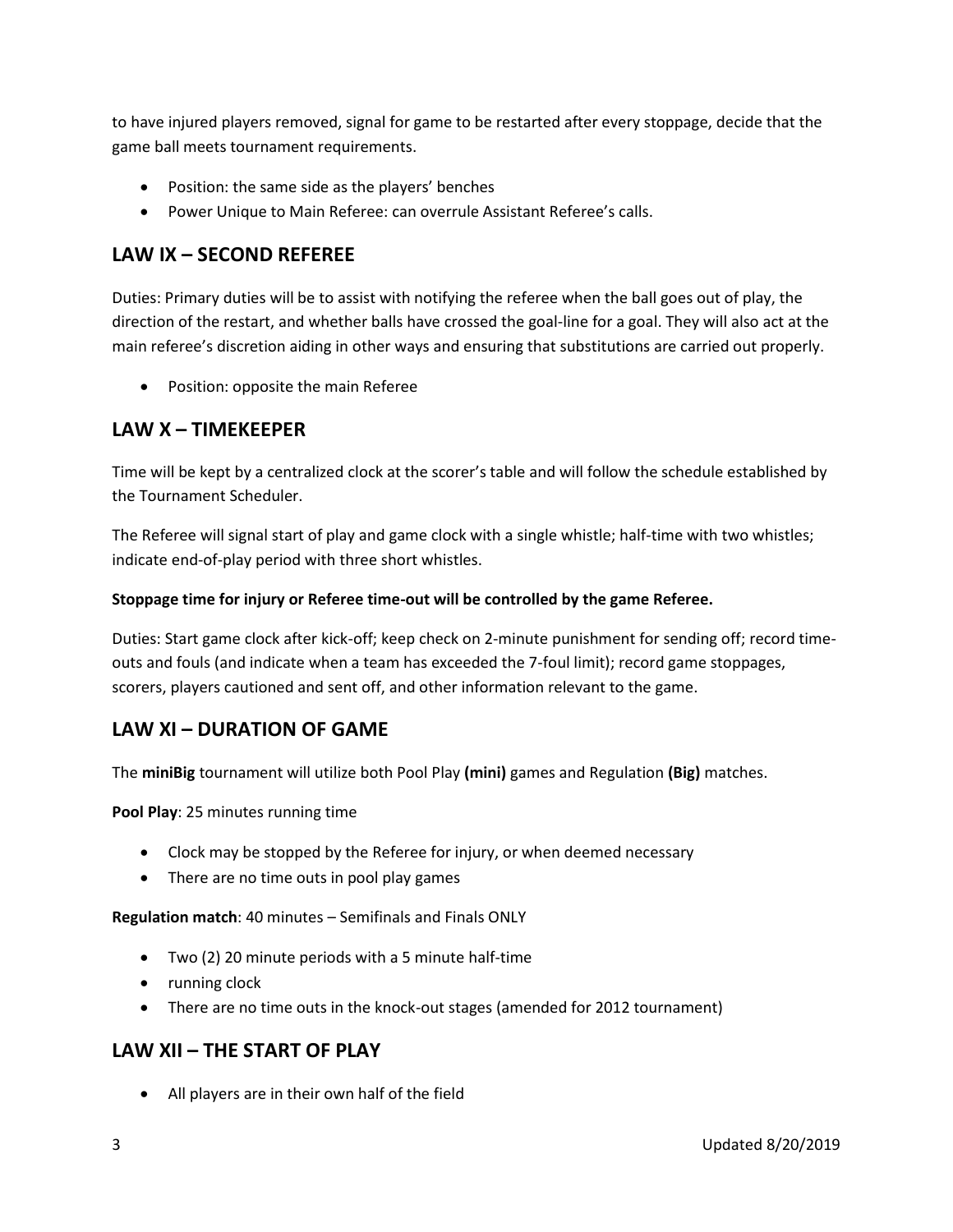- Home team will have the kickoff
- Visiting team may choose the direction.
- Opponents of the team taking the kick-off are at least 10' from the ball until it is in play
- The ball is stationery on the center mark
- The referee gives a signal
- The ball is in play when it is touched. The kickoff must go forward.
- The kicker may not touch the ball a second time until it has touched another player.

# **LAW XIII – BALL IN AND OUT OF PLAY**

#### *Touch lines and goal lines are considered inside the playing area.*

Ball is out of play when it has wholly crossed the goal line or touch line.

Tournament rules for Goal Clearance (XX) and Corner Kick (XXI) will be applied.

 When the game has been stopped by a referee; or when the ball hits the ceiling (restart: dropped ball beneath that point).

## **LAW XIV – METHOD OF SCORING**

When the whole of the ball has passed over the goal line, between the goal posts and under the crossbar.

- A goal may be scored from anywhere on the field, including your own half.
- A goal may NOT be scored directly from a corner kick
- A goal may NOT be scored directly from a kick-off
- A goal may NOT be scored directly from a kick-in. (If it touches another player and goes into the net it would count as a goal)
- A goal may NOT be scored directly from an indirect kick.

# **LAW XV – COMPETITION**

Coaches (or other team staff) shall not enter the field of play, unless requested by the referee. Coaches, players, team managers, and team trainers must remain in the designated team areas.

#### *All games shall start on time.*

If a team is not on the field of play and ready to start their game within 5 minutes of the scheduled match time, the game shall be deemed a forfeit.

#### *Tournament Seeding*

Seeding using the following point system will be posted at the conclusion of Pool Play ("mini") games for each Division: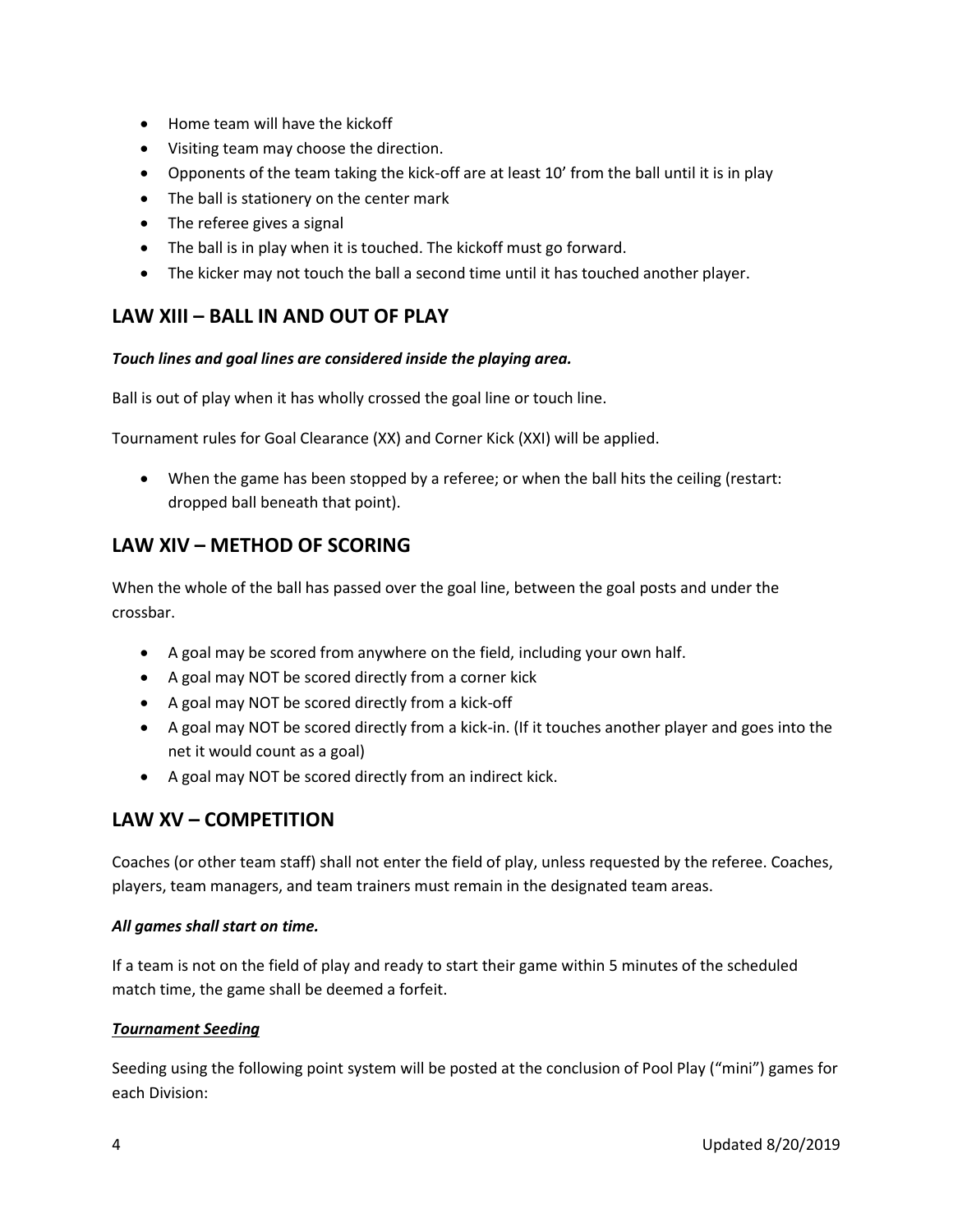- 3 points for a win
- 1 point for a tie or win by forfeit
- 0 points for a loss

## *A tie in points at the end of Pool Play will be determined by the following tie breakers in the order listed:*

1. Head to head

2. Combined team goal differential (goals scored, less goals allowed). Up to +/- 3 goal differential per contest (a 6-2 decision would be a +3 for the winning team and a -3 for the losing team)

- 3. Least goals allowed
- 4. Most goals scored
- 5. Coin flip conducted by Tournament Director

### *Single Elimination Tournament Championship Format*

- If a Division has more than 4 teams, only the top 4 seeds play for the championship.
- In each division seed 1 vs 4; seed 2 vs 3

#### *Regulation match tie games will be determined by Penalty Kick Shoot-Out. There is no OT*

Penalty Kick Shoot-out:

- 1. Main referee decides goal to be used.
- 2. Coin tossed to decide order. The home team calls the coin toss.

3. Three kicks to be taken by 3 different players selected from the suited players. Captain of each team announces these 3 to the main referee before the kicks are taken.

4. If two teams are still tied after 3 kicks, the additional kicks will be taken on a sudden-death basis by the rest of the players who have not yet kicked.

5. The taking of kicks shall continue in the same team order, each kick being taken by a different player. This will continue until one team scores one goal more than the other. This team will be declared the winner.

6. After five players, teams may choose to repeat kickers, if they desire. No individual player may repeat a penalty shot until at least four other teammates have gone through again. (If you take the 1st PK, you may take the 6th, 11th, etc.). Once a team starts to recycle kickers they will keep the same order that they used until that point.

7. Players sent off during the match are not eligible to take these kicks.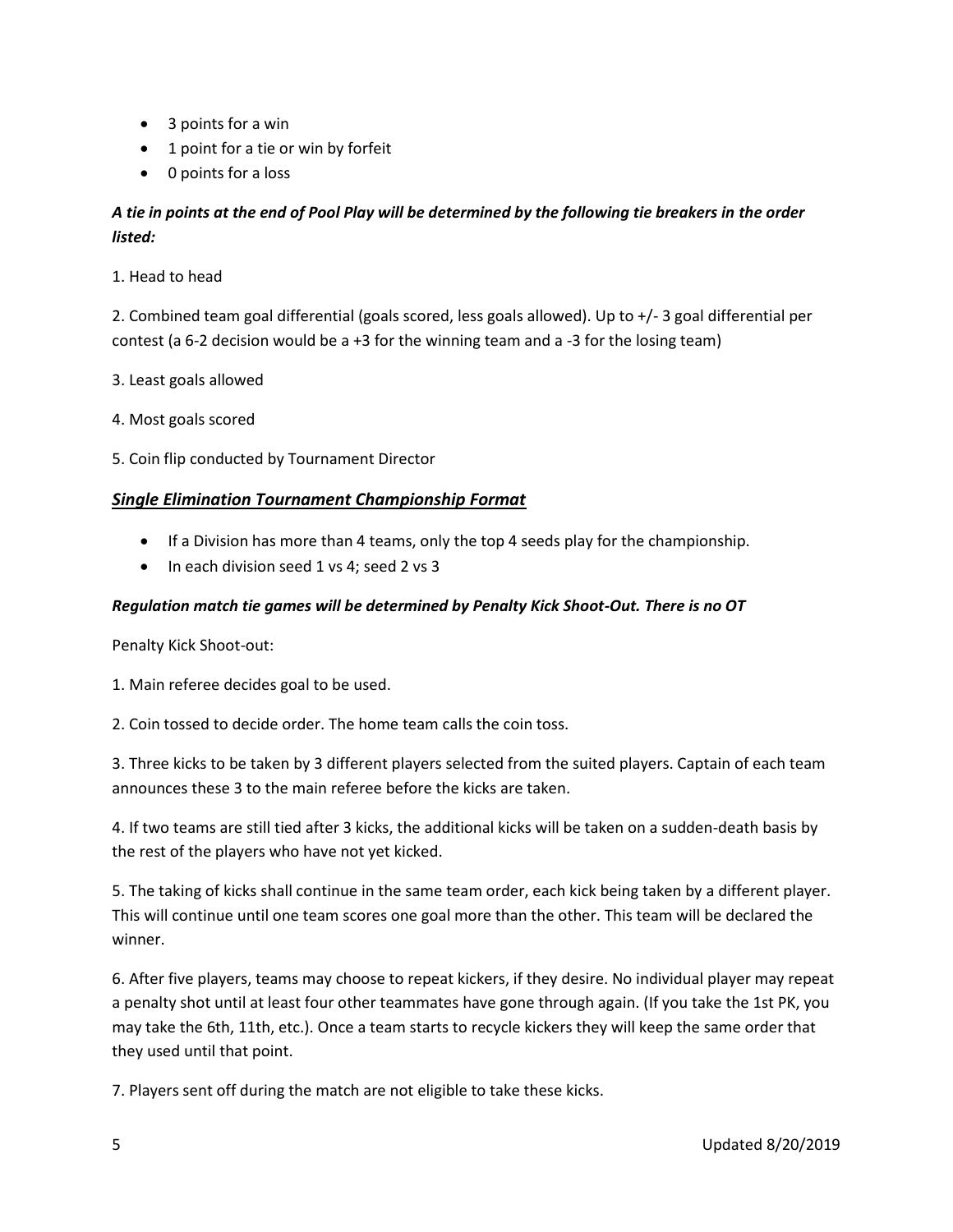- 8. Any eligible player may change places with the goalkeeper.
- 9. While the penalty shoot-out is in progress, players will remain on the opposite half of the pitch.
- 10. The assistant referee shall control this area.

## **LAW XVI – FOULS AND MISCONDUCT**

**Direct free kick** awarded when a player intentionally commits any of the following 11 offenses (penalty kick awarded when infringement takes place in penalty area):

- 1. kicking or attempting to kick an opponent
- 2. tripping an opponent
- 3. jumping at an opponent
- 4. charging an opponent in a violent or dangerous manner
- 5. charging an opponent from behind
- 6. striking, attempting to strike, or spitting at an opponent
- 7. holding an opponent
- 8. pushing an opponent
- 9. charging an opponent with shoulder (i.e., shoulder charge)
- 10. sliding at an opponent (i.e., sliding tackle)
- 11. handling the ball (except goalkeeper)

**Indirect free kick** awarded when any of the following 7 offenses is committed. The indirect kick is taken from the place where the infringement occurred, unless this was in the penalty area, in which case the indirect free kick is taken from the penalty area line at the place closest to where the infringement occurred.

1.dangerous play (i.e., attempting to kick ball held by goalkeeper)

2.impeding

3.charging the goalkeeper in the penalty area (i.e., goalkeeper charge)

4.goalkeeper throws ball directly over the halfway-line (without it first touching his own side of the pitch or any player)

5.goalkeeper picks up or touches with his hands a back pass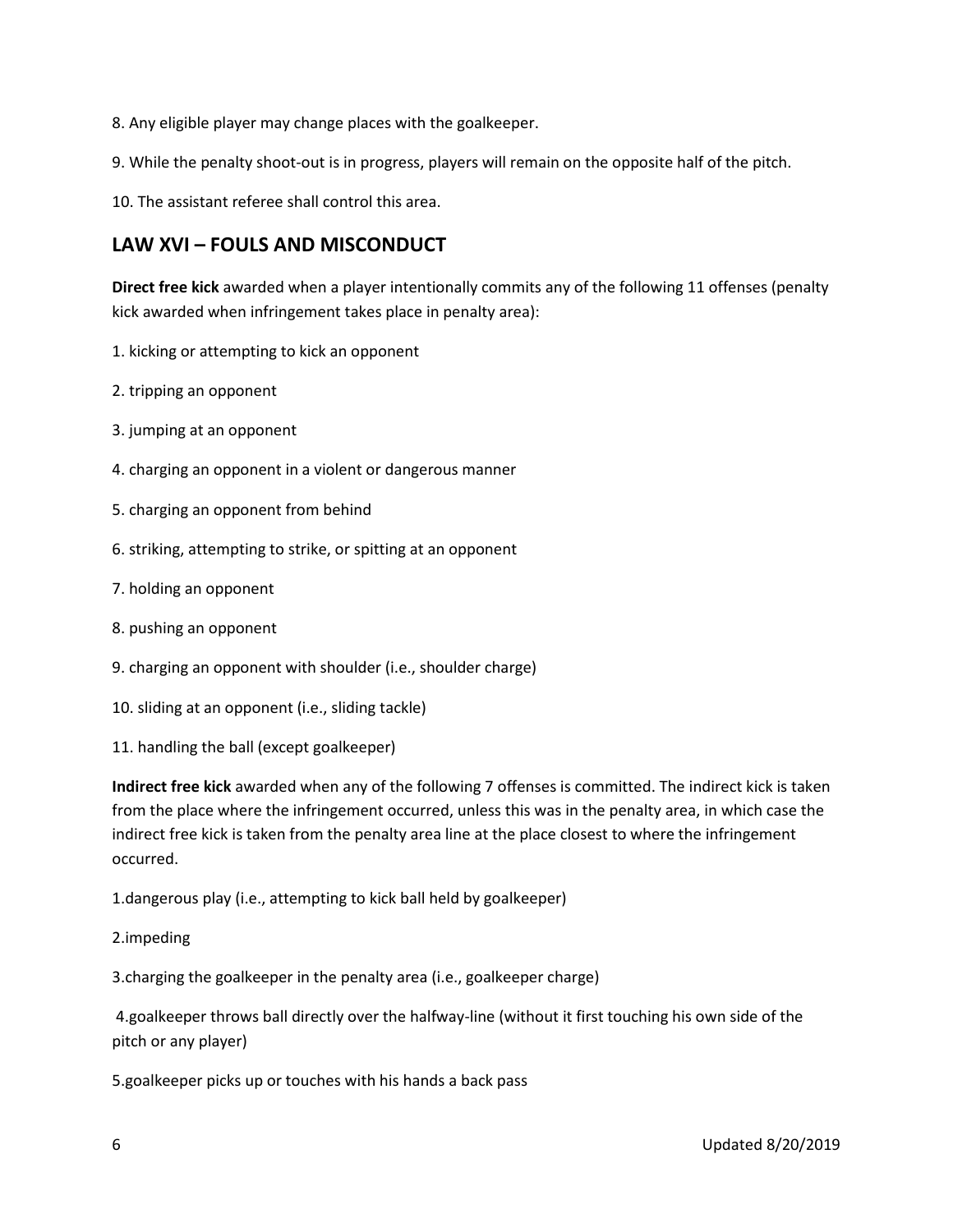6.goalkeeper picks up or touches with his hands a kick-in from a teammate

7.goalkeeper controls the ball with their hands for more than 4 seconds

### *Players shall be cautioned (i.e., shown yellow card) when:*

- a substituting player enters the pitch from an incorrect position or before the player being substituted has entirely left the pitch
- player persistently infringes the Laws of the Game
- player shows dissent with any decision of the referee
- player is guilty of unsporting conduct

These 4 yellow-card offenses are punishable by an indirect free kick taken from the point of the infringement , unless this was in the penalty area, in which case the indirect free kick is taken from the penalty area line at the place closest to where the infringement occurred.

### *Players shall be sent off (i.e., shown the red card) for:*

(a) serious foul play

- (b) violent conduct
- (c) foul or abusive language

(d) second instance of cautionable offense (i.e., second yellow card) (e) intentionally impede a clear goal scoring opportunity (i.e., through a "professional foul")

(f) Intentionally impede a clear goal scoring opportunity in the penalty area by handling the ball

Direct free kicks (or penalty kicks) accompany the expulsion for (a), (b), (e), and (f); indirect free kicks, for (c) and (d). The indirect free kick is taken from the place where the infringement occurred, unless this was in the penalty area, in which case the indirect free kick is taken from the penalty area line at the place closest to where the infringement occurred.

#### *Rules of Expulsion:*

- The player sent off is out for the rest of the game and is not permitted to sit on the reserves' bench. • The team of the player sent off can substitute for that player after 2 minutes of playing time or after the opposing team scores – whichever comes first.
- The 2-minute punishment shall be checked by the timekeeper (or by the assistant referee, if there is no timekeeper).
- Substitute cannot come on until the ball is out of play and he has the referee's consent.

### *Additional miniBIG Rules of Expulsion (clarified for 2014):*

If an individual is shown a red card, they must sit out their team's next contest.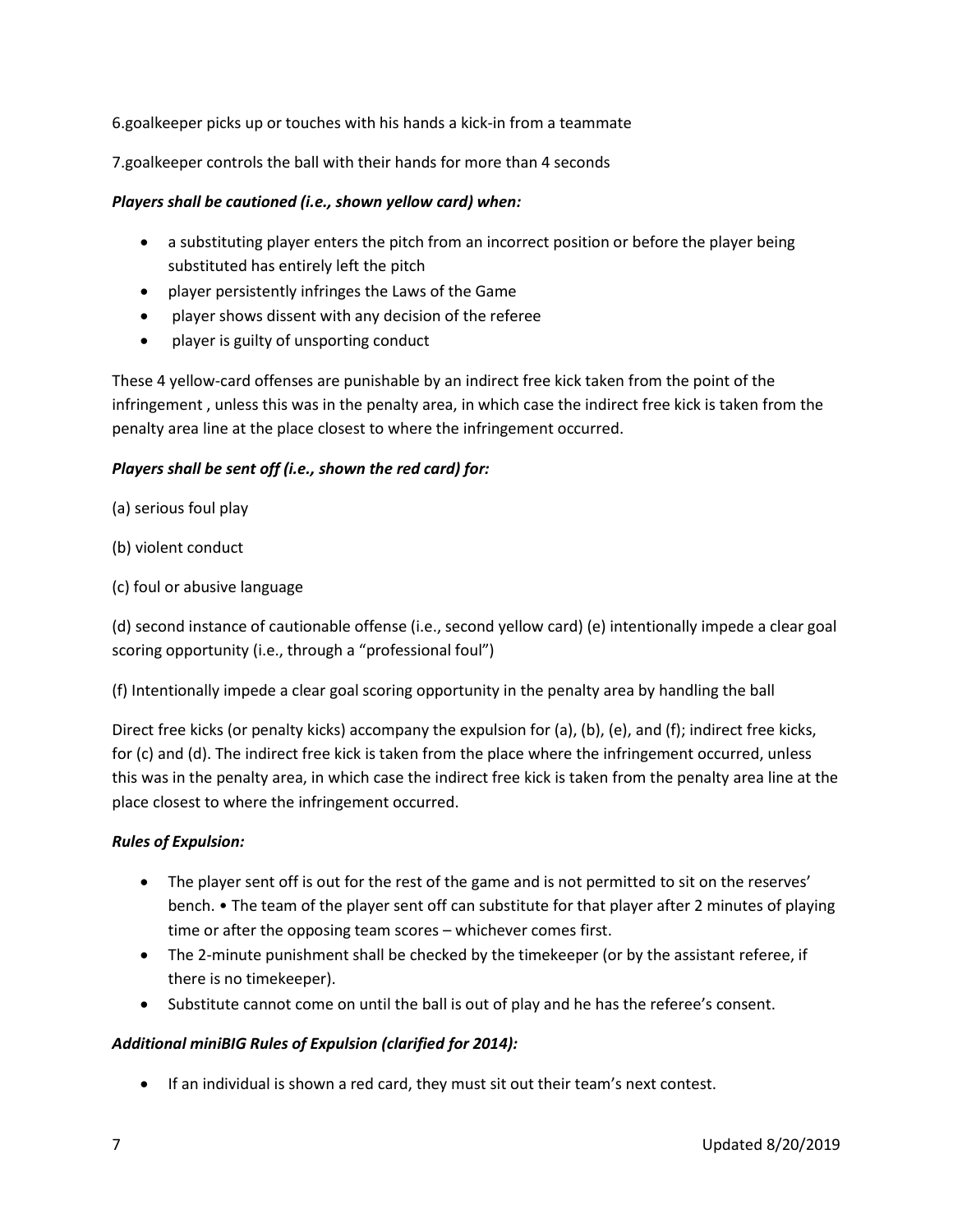- If an individual is shown a red card for "fighting", that player will not be permitted to continue participating in the tournament.
- If a player accumulates three separate yellow cards in three separate contests, they must sit out their team's next contest.

# **LAW XVII – FREE KICK**

- Types: Direct free kicks and indirect free kicks
- Wall: At least 5 yards away until the ball is in play
- Ball in Play: After it has been touched by a player from the team awarded the free kick.
- Time Limit: Kick must be taken within 4 seconds after placement by the referee.
- Restriction: Kicker cannot touch the ball again until it has been touched by another player

# **LAW XVIII – ACCUMULATED FOULS**

This rule will be enacted during the knock-out games only (semifinals and finals). Accumulated fouls refer to the fouls mentioned in Law XVI, direct free-kick fouls only. The first seven (7) accumulated fouls by each team during the game are recorded in the summary of the game.

### *Position of Free Kick*

For the first seven accumulated fouls recorded by either team:

- The players of the opposing team may form a wall to defend a free kick
- All opponents are at least 5 yards from the ball until it is in play
- A goal may be scored directly from this free kick

### *Beginning with the eighth (8th) accumulated foul recorded for either team in the game:*

- The player taking the free kick has to kick the ball with the intention of scoring a goal and may not pass the ball to another player
- The players of the opposing team may not form a wall to defend a free kick
- Once the free kick has been taken, no player may touch the ball until it has been touched by the goalkeeper, or has rebounded from the goalpost of crossbar, or has left the playing court.
- No free kick may be taken from a distance of less than 5 yards from the goal line.
- If a player commits the 8th foul of his team in the opposing team's half or in his own half 8 in front of an imaginary line parallel to the halfway line and passing through the second penalty mark from the goal line, the free kick is taken from this second penalty mark. The second penalty mark is described in Law I. The free kick is to be taken in compliance with the provisions stipulated under Position of Free Kick.
- If a player commits the eighth foul of his team in his own half of the playing court between the second penalty mark line and the goal line, the team awarded the free kick may choose whether to take it from the second penalty spot or from the place where the infringement occurred.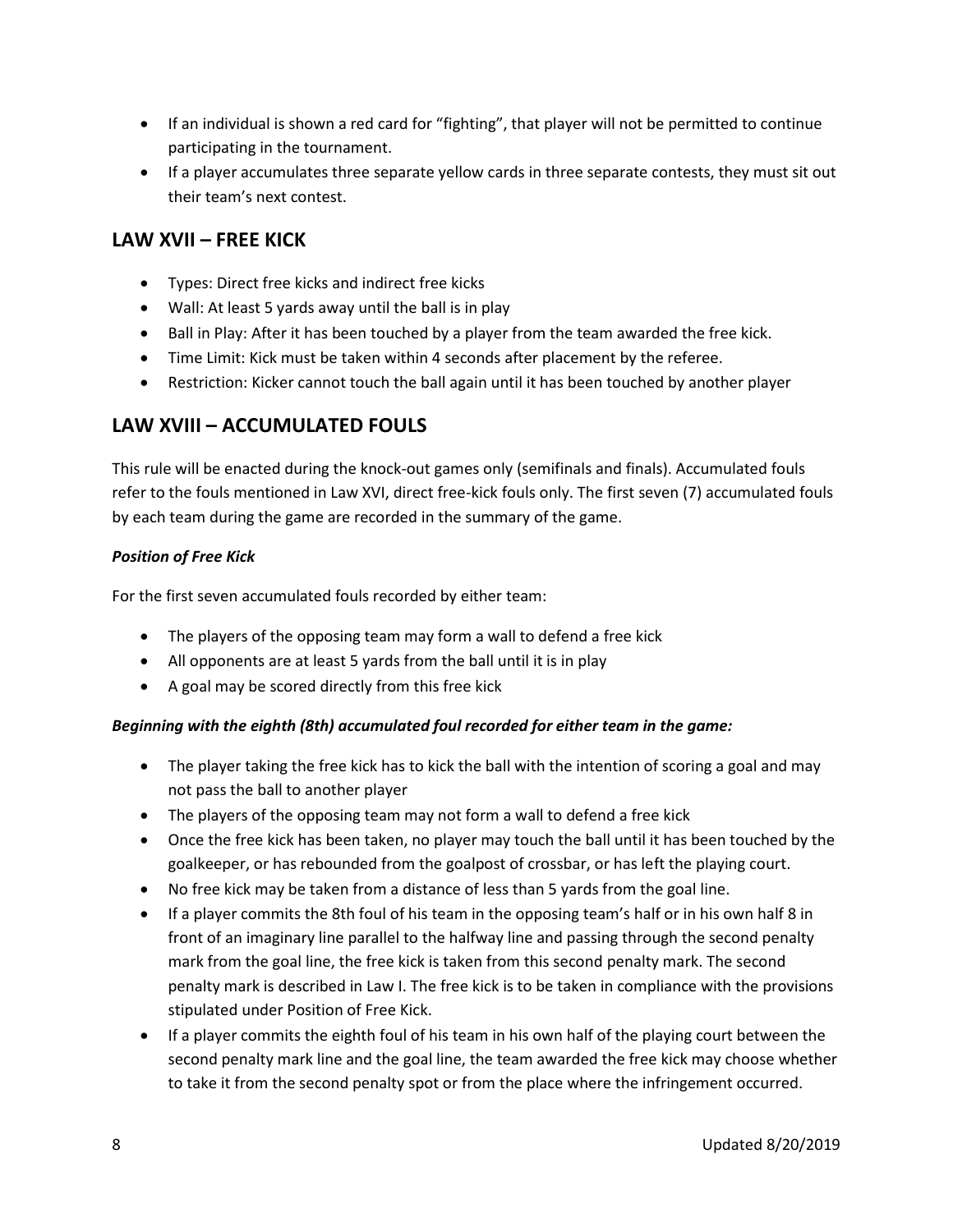### **Infringements/Sanctions**

If any of the following situations occur:

If a player of the defending team commits an infringement to this Law:

- The kick is retaken, only if a goal is not scored
- The kick is not retaken if a goal is scored

If a player of the same team as the player taking the kick infringes this Law:

 An indirect free kick is awarded to the opposing team, to be taken from the place where the infringement occurred, unless this was in the penalty area, in which case the indirect free kick is taken from the penalty area line at the place closest to where the infringement occurred.

## **LAW XIX – PENALTY KICK**

A penalty kick is awarded against a team which commits any of the offences for which a direct free kick is awarded as outlined in Law XVI, inside its own penalty area and while the ball is in play.

### *A goal may be scored directly from a penalty kick.*

Additional time is allowed for a penalty kick to be taken at the end of each half or at the end of each game.

- The ball is place on the penalty mark
- The player taking the penalty kick is properly identified
- The defending goalkeeper remains on his goal line between the goal posts until the ball has been kicked
- The players other than the keeper are located:
	- inside the playing court
	- outside the penalty area
	- behind or to the side of the penalty mark
	- at least 5 yards from the penalty mark
- The kicker shall not play the ball a second time until it has been touched by another player

### **LAW XX – KICK-IN**

- To be taken in place of the throw-in.
- The ball is placed on the touch line and must be stationary before kicking.
- The kicker's foot not kicking the ball must be outside or at least on the touchline; if it crosses the touchline all of the way, into the pitch, the kick-in is given to the opposing team.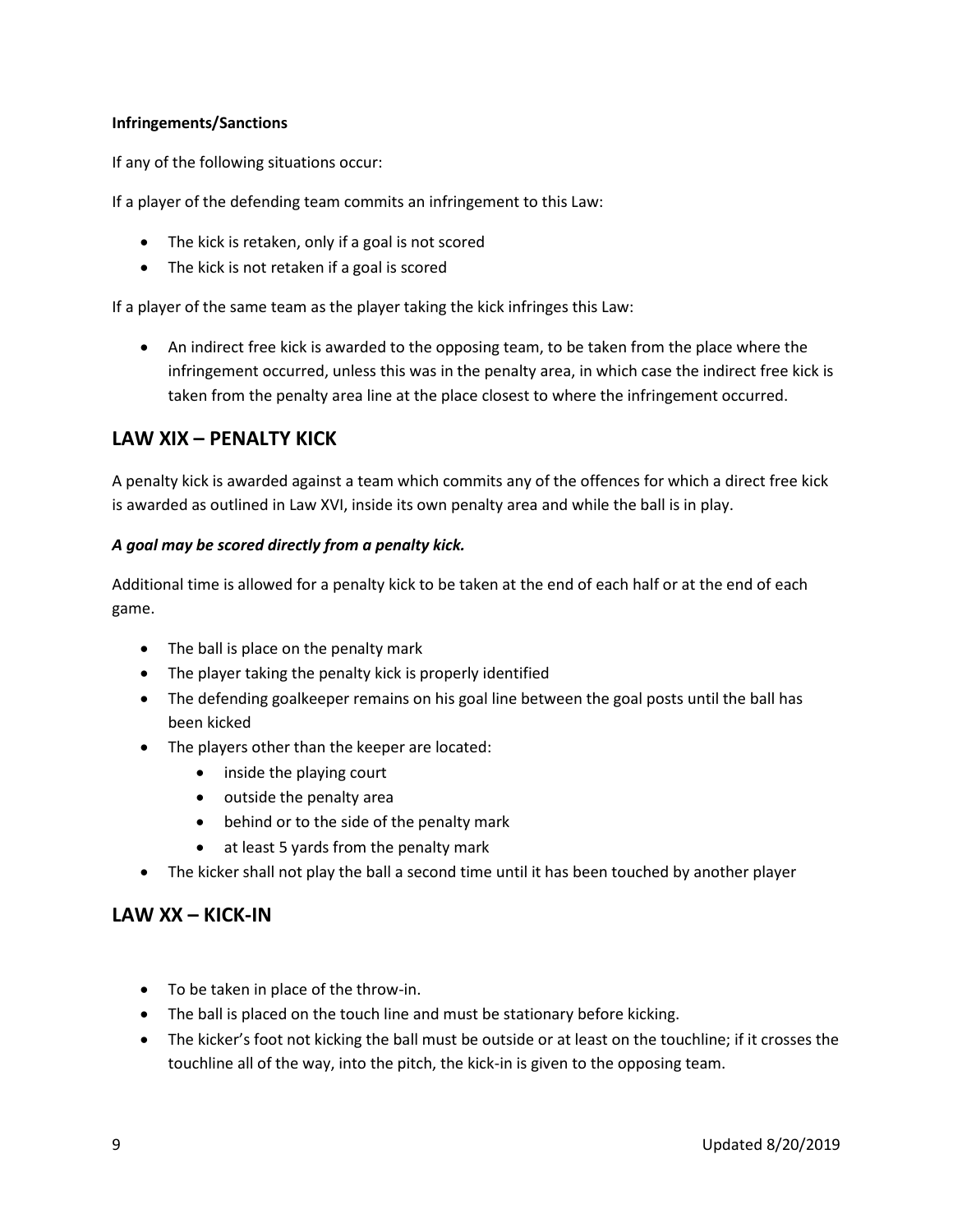- The kick-in must be taken within 4 seconds after being placed on the touchline; if it is not, the kick-in is given to the opposing team.
- The kicker cannot play the ball a second time until it has been played by another player; infringement of this rule entails an indirect free kick to the opposing team from the point of infringement.
- Players on opposing team must be at least 5' away from point of kick-in.
- Cannot score directly from a kick-in. If must touch another player before entering the net for a goal (i.e. if it glances off a defender or touches a GKs hands it would be a goal).

### *Infringements/Sanctions*

For any infringement of Law XX: An indirect kick is given to the opponent at the point where the infringement occurred.

## **LAW XXI – GOAL CLEARANCE**

- The goal clearance is a method of restarting play. •
- A goal may not be scored directly from a goal clearance. (It must touch another player)
- The goal clearance is awarded when: the whole of the ball, having last touched a player of the attacking team, passes over the goal line, either on the ground or in the air, and a goal is not scored in accordance with Law XIV.

#### **Procedure:**

- Goalkeeper of the defending team throws ball from any point within penalty area; ball must first touch goalkeeper's side of the pitch.
- Opponents remain outside of the penalty area until the ball is in play
- Goalkeeper does not play the ball a second time until it has touched another player

### *Infringements/Sanctions*

#### **If the ball is not thrown directly beyond the penalty area:**

Goal clearance is retaken.

If, after the ball is in play, the goalkeeper touches the ball a second time, before it has touched an opposing player or has crossed the midfield line,

- an indirect free kick is awarded to the opposing team from the place where the infringement occurred. (if the GK throws the ball out to themselves outside the penalty area)
- If the second GK touch occurred before the ball leaves the penalty area, the ball was never officially in play and the goal clearance is retaken.

Clarification of GK rules: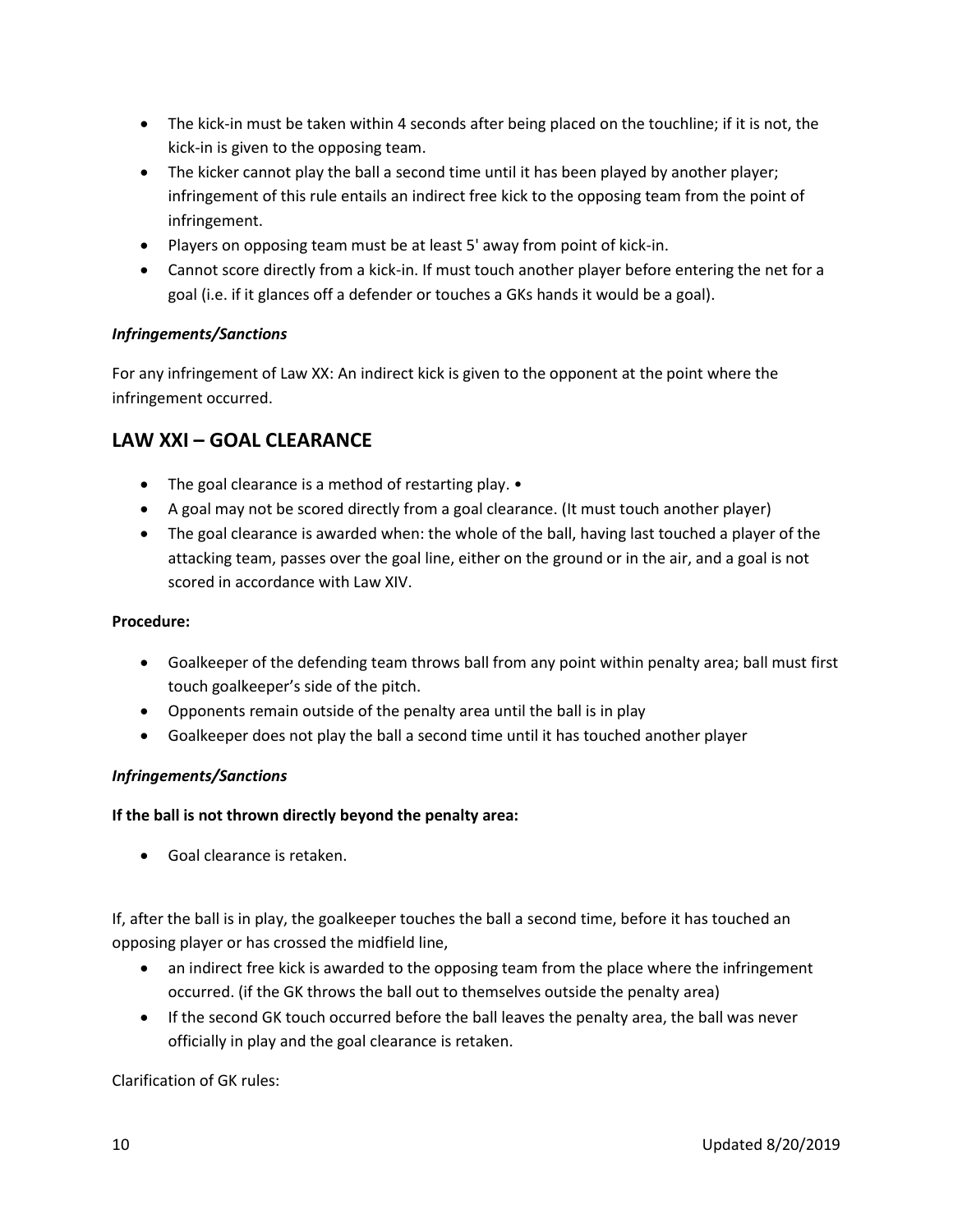- If the GK is restarting play from a Goal Clearance, they may not drop the ball to their own feet. The ball must be thrown to another player outside the the penalty area.
- If the GK has the ball in their hands as a result of a shot, the GK may drop the ball to their own feet to play the ball, provided the ball touches the playing surface before it touches their feet. (No punting. "Drop-kicks" are permitted).

## **LAW XXII – CORNER KICK**

- a corner kick is a method of restarting play.
- a goal may NOT be scored directly from corner kick

#### **A corner kick is awarded when:**

 the whole of the ball, having last touched a player of the defending team, passes over the goal line, either on the ground or in the air, and a goal is not scored in accordance with Law XIII.

#### *Procedure*

- the ball is placed precisely at the corner mark
- opponents remain at least 5 feet from the ball until it is in play
- the ball is kicked by a player of the attacking team
- the ball is in play when it is kicked or touched
- the kicker does not touch the ball again until it has touched another player

#### *Infringements/Sanctions*

#### Infringements/Sanctions

- the player taking the corner kick plays the ball a second time before it has touched another player. The indirect free kick is taken from the place where the infringement occurred.
- the corner kick is not carried out within 4 seconds from the time the player taking the kick takes possession of the ball. The indirect kick is taken from the corner.

#### *For any other infringement*

• the corner kick is retaken

### **LAW XXIII – PROTEST**

#### *Protests Will Not Be Allowed*

 Referees must file a written report for any abusive language or behavior used by players and/or coaches toward or against them. Likewise, any spectator who has interfered with the game by word or deed must be reported to the Tournament Director.

### **LAW XXIV– COACHES**